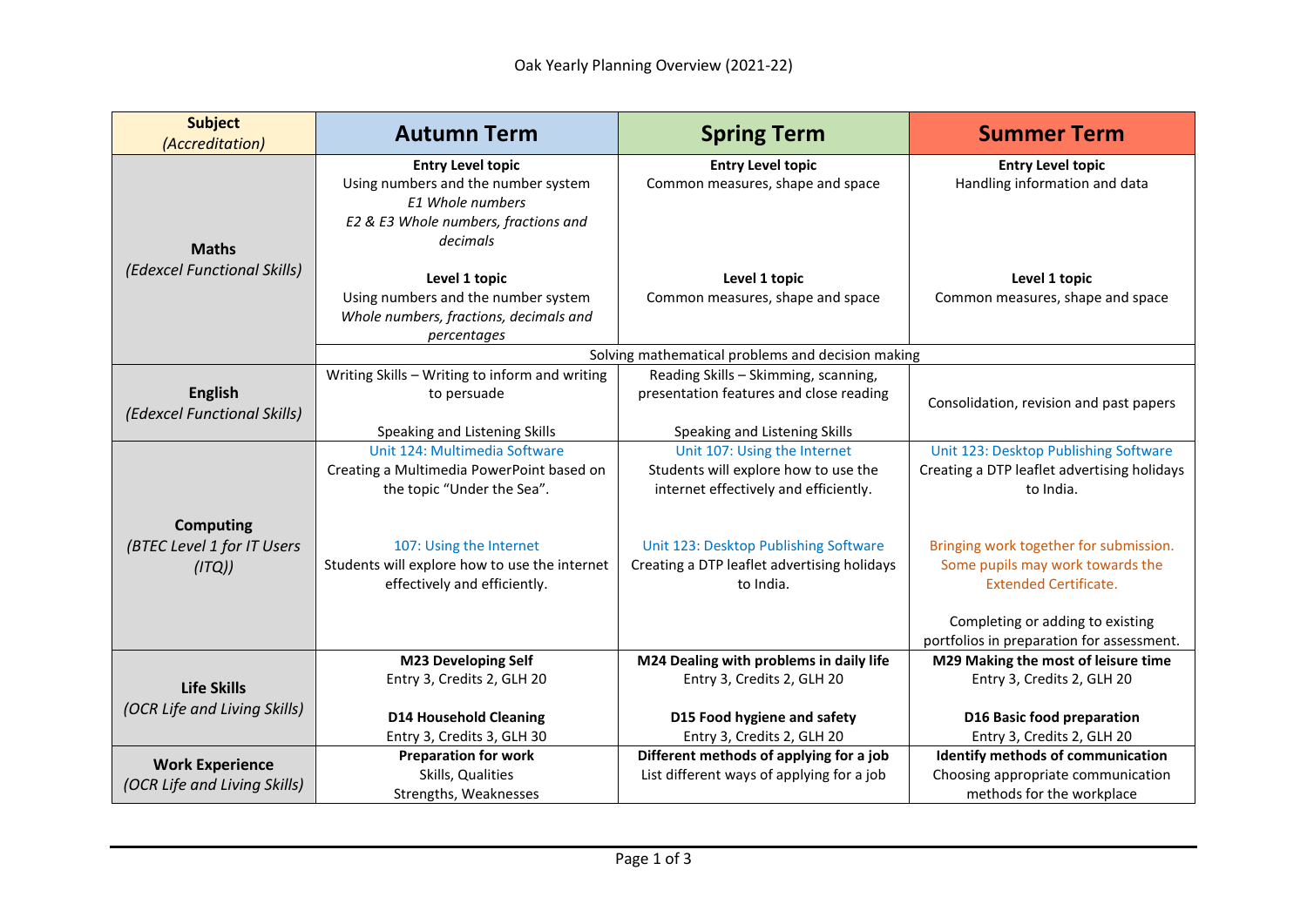|                              |                                                                      | Identify the information necessary to             |                                           |
|------------------------------|----------------------------------------------------------------------|---------------------------------------------------|-------------------------------------------|
|                              | Job Seeking Skills                                                   | complete a simple job application form            | Understand how to follow instructions     |
|                              |                                                                      |                                                   | Follow a given set of instructions        |
|                              | <b>Interviews</b>                                                    | Completing a job application form                 |                                           |
|                              |                                                                      |                                                   |                                           |
|                              | Producing a CV/Cover Letter                                          |                                                   |                                           |
|                              | Attitudes and behaviours that are expected                           |                                                   |                                           |
|                              | in the workplace                                                     |                                                   |                                           |
|                              | World of Work.                                                       | <b>Business Enterprise Activity/Team Building</b> | Understanding sensible                    |
|                              | Different jobs and the difference between                            | exercises (optional/depends on timetable).        | career/employment choices                 |
|                              | employment and education.                                            |                                                   |                                           |
|                              |                                                                      | Using the internet/social media                   | Part-time work                            |
| <b>Careers</b>               | Pupils' career/employment choices                                    |                                                   |                                           |
| (NOCN Using                  |                                                                      | Stereotyping/Inequality                           | <b>Business Enterprise Activity/Team-</b> |
| <b>Employability Skills)</b> | <b>Understanding Pathways/Sectors</b>                                |                                                   | building activities                       |
|                              |                                                                      |                                                   |                                           |
|                              | Skills and Qualities (including personal/social                      |                                                   | Revisiting career/employment choices      |
|                              | skills)                                                              |                                                   |                                           |
|                              | <b>Application Forms</b>                                             |                                                   | <b>CVs</b>                                |
|                              | Visit to Northop College (Coleg Cambria).<br>Tour of the facilities. | Weekly visit to Northop College (Coleg            | Weekly visit to Northop College (Coleg    |
|                              |                                                                      | Cambria).                                         | Cambria).                                 |
|                              | Complete student enrolment forms.                                    |                                                   |                                           |
|                              | Lesson in the workshops each week.                                   | Lesson in the workshops each week.                | Lesson in the workshops each week.        |
|                              |                                                                      |                                                   |                                           |
| <b>Transition to College</b> | Use of a classroom to complete OCR Life and                          | Use of a classroom to complete OCR Life           | Use of a classroom to complete OCR Life   |
| (OCR Life and Living Skills) | Living Skills paperwork                                              | and Living Skills paperwork                       | and Living Skills paperwork               |
|                              | Unit A07 - Designing an art or craft                                 | (Unit A08 - Making an art or craft product).      | Unit A09 - Exhibiting an art or craft     |
|                              | product).                                                            |                                                   | product).                                 |
|                              |                                                                      |                                                   |                                           |
|                              | Opportunities to access facilities in the                            | Opportunities to access facilities in the         | Opportunities to access facilities in the |
|                              | community.                                                           | community.                                        | community.                                |
| <b>PE</b>                    | Football/Handball                                                    | Tennis/Badminton                                  | <b>Basketball/Circuits</b>                |
| (OCR Life and Living Skills) | Positional play, defending one to one and                            | Strokes: forehand, backhand and lob.              | Passing, control and speed.               |
|                              | zonal.                                                               | Striking, directing and aiming.                   |                                           |